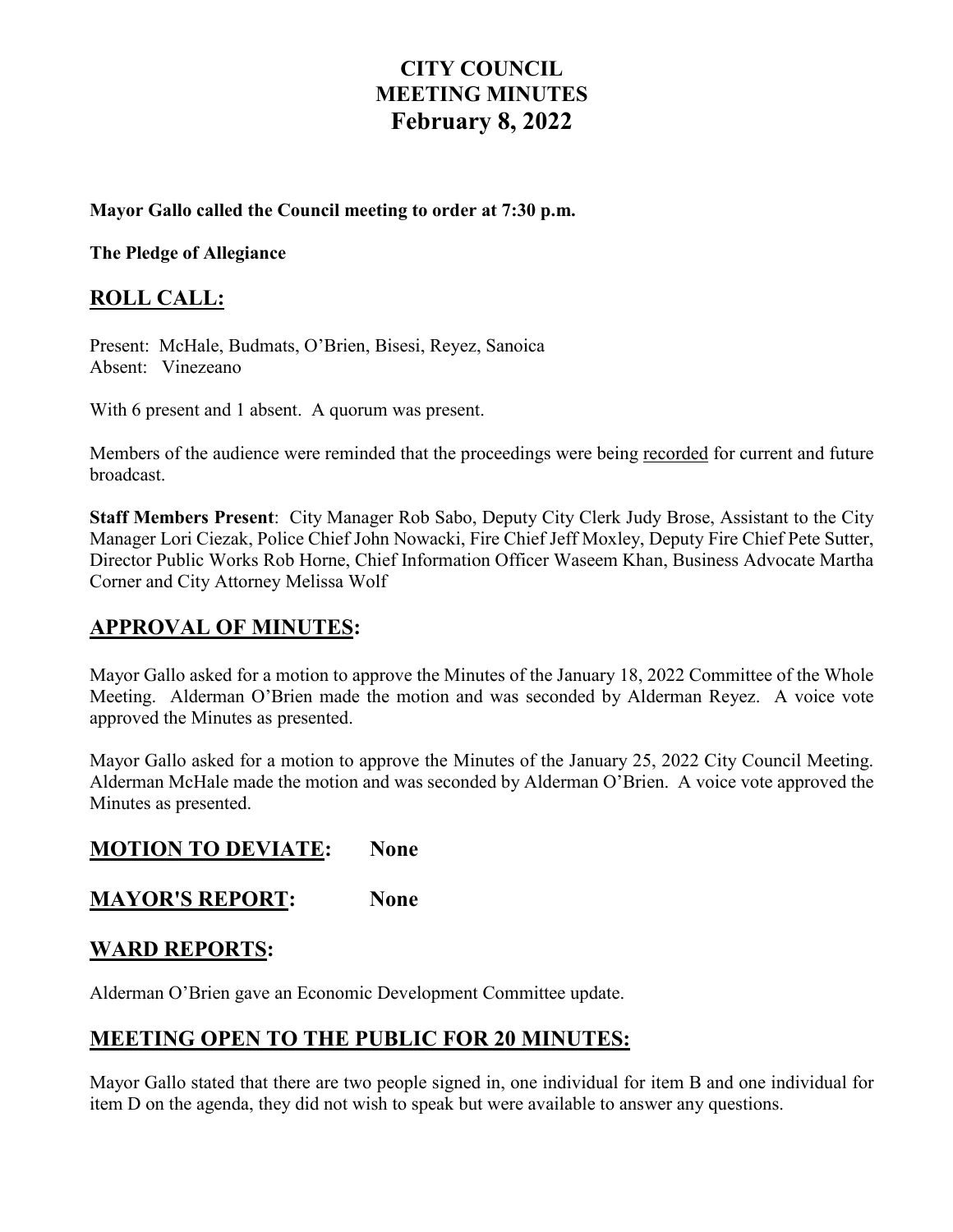# **PENDING:**

# **A) Ordinance No. 22-07 – Approve an Ordinance Confirming and Extending the State of Emergency within the City of Rolling Meadows Due to the COVID-19 Pandemic (2nd Reading)**

Mayor Gallo read the title into record and asked for a motion to adopt this Ordinance. Alderman Bisesi made the motion and was seconded by Alderman O'Brien. Mayor Gallo noted that this will be the last ordinance approving the State of Emergency for Rolling Meadows and will not be on any future agendas.

ROLL CALL:

AYES: Budmats, O'Brien, Bisesi, Reyez, Sanoica, McHale  $NAYS: 0$ ABSENT: Vinezeano

With 6 in favor and 0 opposed. This Ordinance was adopted.

## **B) Ordinance No. 22-08 – Grant Approval of a Special Use Authorizing an Electronic Message Sign, and Other Relief Necessary to Accommodate the Electronic Sign for Community Church of Rolling Meadows at 2720 Kirchoff Road (2nd Reading)**

Mayor Gallo read the title into record and asked for a motion to adopt this Ordinance. Alderman McHale made the motion and was seconded by Alderman O'Brien.

ROLL CALL:

AYES: O'Brien, Bisesi, Reyez, Sanoica, McHale, Budmats NAYS: 0 ABSENT: Vinezeano

With 6 in favor and 0 opposed. This Ordinance was adopted.

## **C) Ordinance No. 22-09 – Amend Chapter 6, "Alcoholic Beverages", of the Code of Ordinances to Create a Class K Liquor License and to Correct References related to Video Gaming (2nd Reading)**

Mayor Gallo read the title into record and asked for a motion to adopt this Ordinance. Alderman O'Brien made the motion and was seconded by Alderman Reyez.

ROLL CALL:

AYES: Bisesi, Reyez, Sanoica, McHale, Budmats, O'Brien NAYS: 0 ABSENT: Vinezeano

With 6 in favor and 0 opposed. This Ordinance was adopted.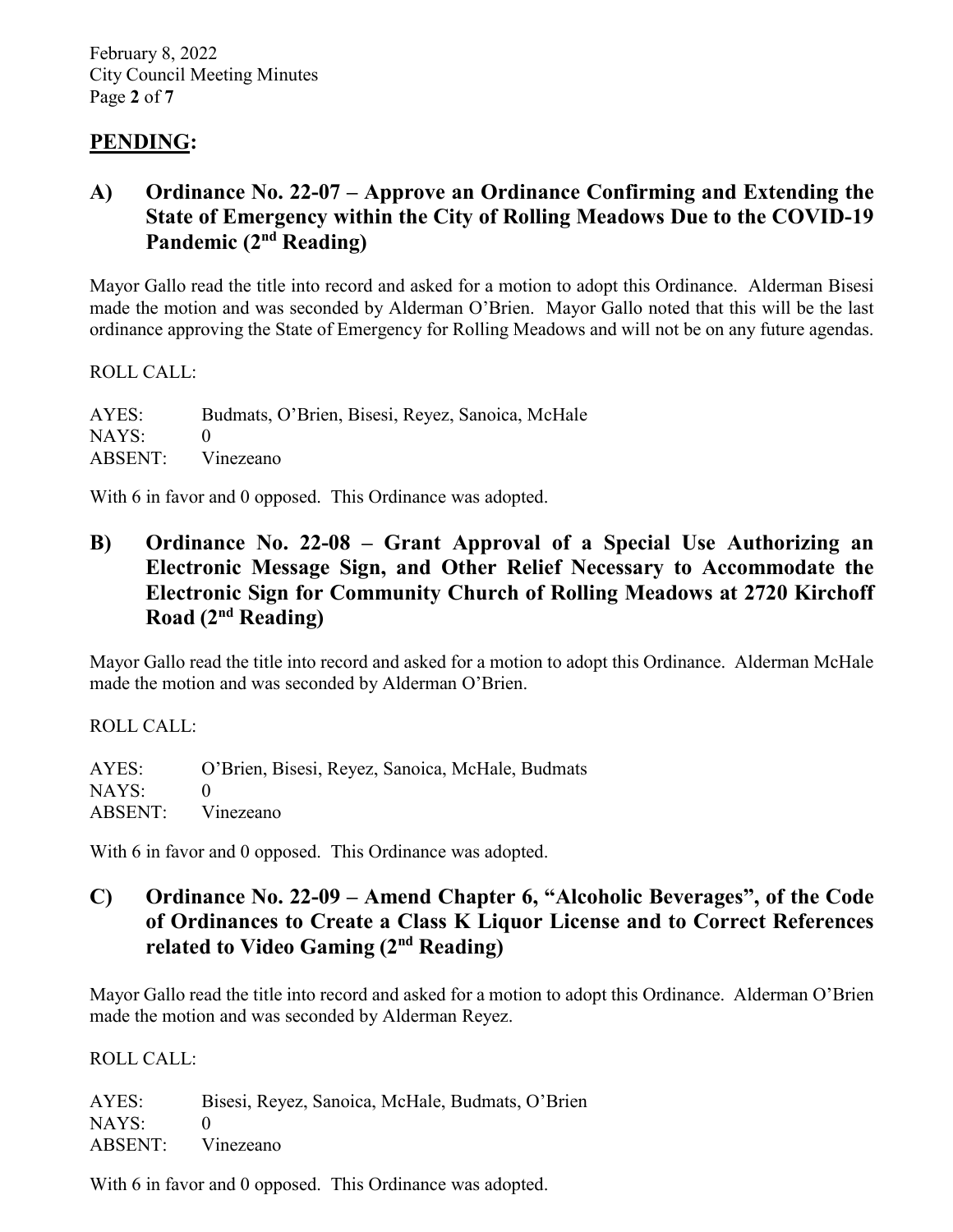### **ORDINANCES (1st Reading):**

## **D) Ordinance No. 22-00– Amend the Alcohol Liquor Code to Increase the Number of Licenses Permitted Under the Class K Liquor License – Aloft Hotel located at 3405 W. Algonquin Road (1st Reading)**

Mayor Gallo read the title into record and asked for a motion to consider this Ordinance for 1<sup>st</sup> reading. Alderman McHale made the motion and was seconded by Alderman O'Brien.

ROLL CALL:

AYES: Bisesi, Reyez, Sanoica, McHale, Budmats, O'Brien NAYS: ABSENT: Vinezeano

With 6 in favor and 0 opposed. This Ordinance moved forward for  $2<sup>nd</sup>$  reading.

# **NEW BUSINESS:**

## **E) MOTION TO APPROVE PAYMENT OF BILLS ON WARRANT 2/8/2022**

Mayor Gallo asked for a motion to approve the Warrant. Alderman Reyez made the motion and was seconded by Alderman O'Brien.

ROLL CALL:

AYES: Reyez, Sanoica, McHale, Budmats, O'Brien, Bisesi NAYS: 0 ABSENT: Vinezeano

With 6 in favor and 0 opposed. The Warrant was approved.

# **CONSENT RESOLUTIONS:**

The Consent Resolutions consisted of four (4) items, items F thru I. Mayor Gallo asked if any Alderman wished to remove any item from the Consent Agenda for Resolutions. No items were removed.

Mayor Gallo declared it in order for one motion to consider the Resolutions in one motion without debate. Alderman O'Brien made the motion and was seconded by Alderman McHale. Mayor Gallo read the titles into the record.

**F) Resolution No. 22-R-16 – Approve Local Public Agency Agreement for Federal Participation with Illinois Department of Transportation for Proposed Hicks Road (Kirchoff Road to Countryside Park) Bike Path Project (Engineering, Right-Of-Way Acquisition, Construction and Construction Engineering)**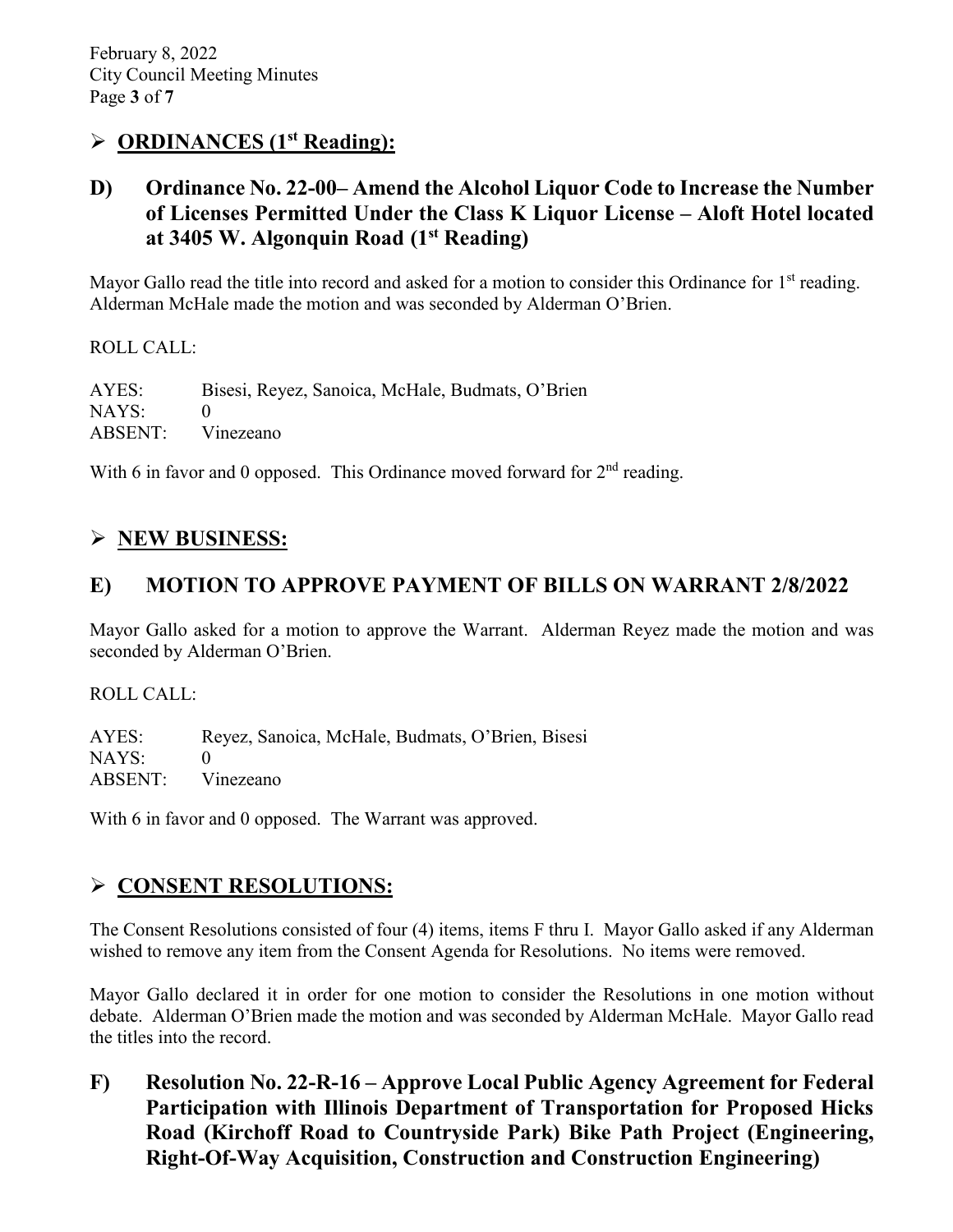- **G) Resolution No. 22-R-17 – Award a Contract for Phase II Design Engineering and Right-of-Way Acquisition Services for Hicks Road Bike Path Project (Kirchoff Road to Countryside Park)**
- **H) Resolution No. 22-R-18 – Approve FY 2022 Motor Fuel Tax Appropriations as part of the Rebuild Illinois Program for Public Works Road Reconstruction Program**
- **I) Resolution No. 22-R-19 – Award a Contract for Professional Engineering and Pond Evaluation Services for the Kennedy Pond**

ROLL CALL:

AYES: Sanoica, McHale, Budmats, O'Brien, Bisesi, Reyez NAYS: 0 ABSENT: Vinezeano

With 6 in favor and 0 opposed. The Resolutions were adopted.

# **OTHER BUSINESS & REPORTS:**

**Mayor's Appointments:** None **Mayor's Proclamations:** None

**City Clerk's Report:** None

**City Staff Reports:** 

**Lori Ciezak, Assistant to the City Manager reviewed the following:** 

### **1) Community Items of Interest**

- 1) The February Newsletter can be found on the City web site. Please visit [www.cityrm.org](http://www.cityrm.org/) and click on the "News & Views" tab.
- 2) Be someone's special valentine this month by giving blood on Thursday, February 24<sup>th</sup>, from 1-7 pm at City Hall (3600 Kirchoff Road). Appointments are required and all donors must wear masks. Register at [www.vitalant.org](http://www.vitalant.org/) or call 877-258-4825.
- 3) As a reminder, the Taste the Town event originally scheduled for February  $26<sup>th</sup>$  and the St. Pat's Day Dinner event originally scheduled for March 12<sup>th</sup> have been canceled due to challenging economic circumstances facing restaurants and also uncertainties presented by COVID related mandates. We hope to bring these two events back in 2023.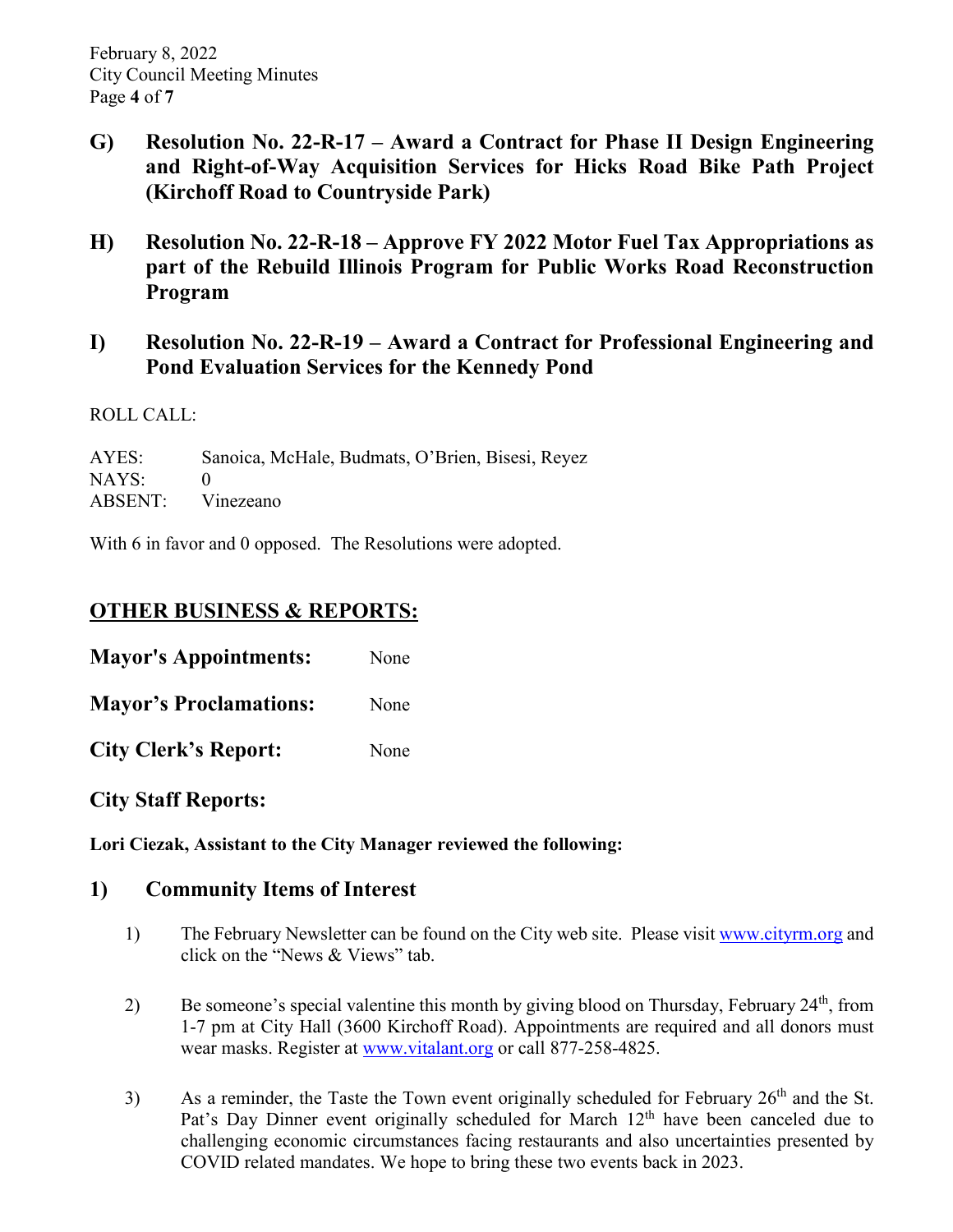- 4) Share the Rolling Meadows LOVE and patronize our local restaurants and shops. Special coupons, job postings and a listing of all Rolling Meadows businesses can be found at the City's new business website, [www.rmbusinessbuzz.org.](http://www.rmbusinessbuzz.org/)
- 5) The Rolling Meadows Police Department continues to accept donation for the new HOPE FUND that will assist victims of disasters, domestic violence, child abuse and other hardships that necessitate the need for financial assistance. Donations to the HOPE FUND can be made by visiting the Go Fund Me page located at [www.gofundme.com/f/rmpd-hope-fund.](http://www.gofundme.com/f/rmpd-hope-fund)

#### **Martha Corner, Business Advocate reviewed the following:**

#### **2) January 2022 New Businesses**

- 1) Archimax Inc. Architect (Residential & Light Commercial)
- 2) Los 2 Pollos Grill Food Establishment
- 3) Callahan & Hockemeyer P.C. Law Firm
- 4) Professional Healthcare Inc. Medical Data Entry
- 5) Averosoft Inc IT Staffing  $&$  Consulting
- 6) Leslie's Hair Salon Beauty Salon/Barber

#### **Rob Sabo, City Manager reviewed the following:**

### **3) February 15, 2022 Committee of the Whole Draft Agenda**

- *1) Coal Tar*
- *2) Economic Development Committee 2022 Goals*
- *3) IDOT Bridges*
- *4) STP Program Applications*

#### **Rob Sabo, City Manager reviewed the following:**

# **4) February 22, 2022 City Council Draft Agenda**

*MOTION TO APPROVE CITY COUNCIL MINUTES OF THE FEBRUARY 8, 2022 CITY COUNCIL MEETING* 

*MOTION TO DEVIATE:*

*MAYOR'S REPORT:*

*WARD REPORTS:*

*MEETING OPEN TO THE PUBLIC FOR 20 MINUTES:*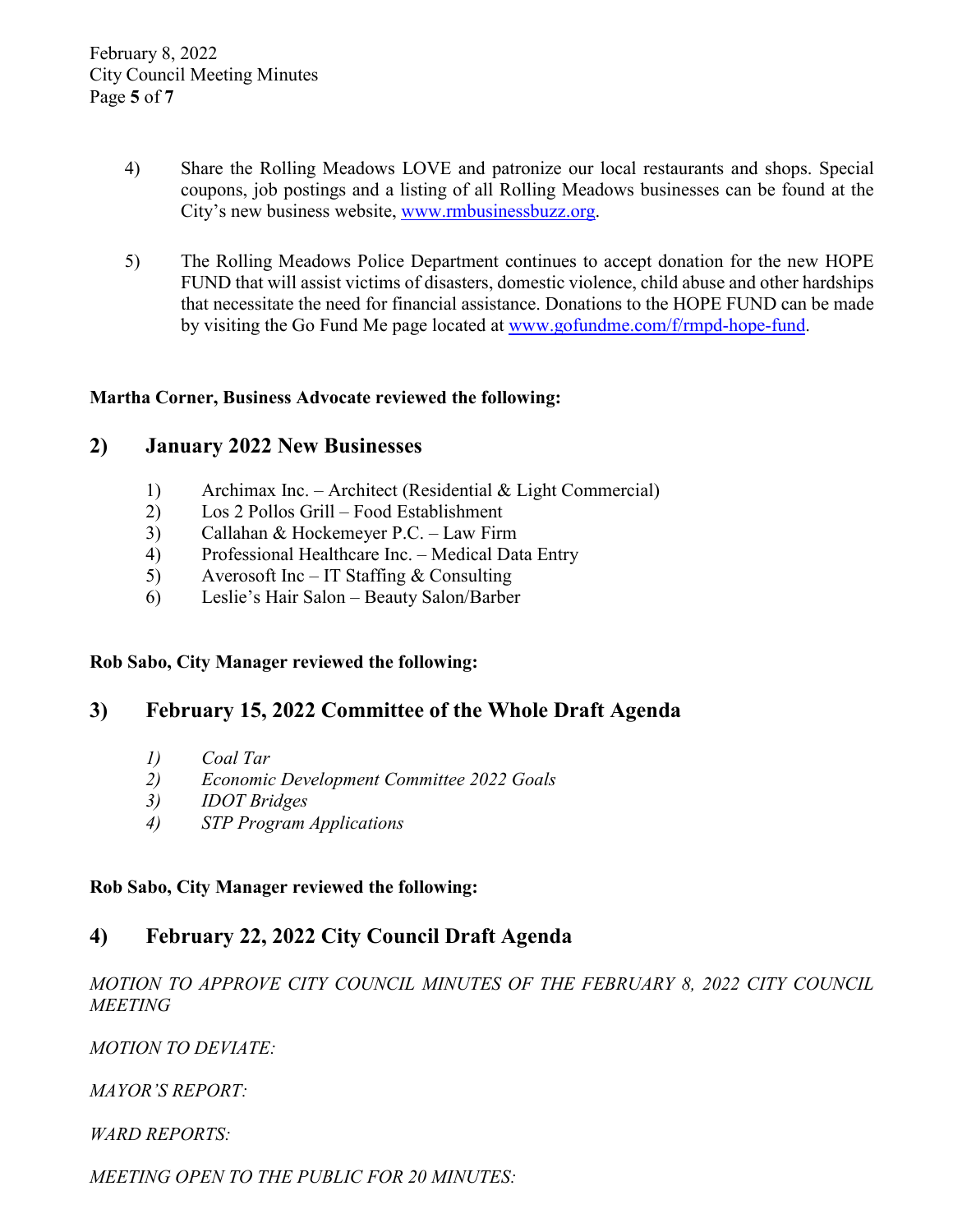February 8, 2022 City Council Meeting Minutes Page **6** of **7**

#### *PENDING:*

*A) Ordinance No. 22-00 – Amend the Alcohol Liquor Code to Increase the Number of Licenses Permitted Under the Class K Liquor License – Aloft Hotel located at 3405 W. Algonquin Road (2nd Reading)*

*CONSENT ORDINANCES:* 

*NEW BUSINESS:*

*B) MOTION TO APPROVE PAYMENT OF BILLS ON WARRANT FEBRUARY 22, 2022*

#### *CONSENT RESOLUTIONS:*

*C) Resolution No. 22-R-00 – Adopt the 2021 Zoning Map*

*D) Resolution No. 22-R-00 – Approve Landscaping Contract*

*E) Resolution No. 22-R-00 – Award a Contract for 2022 Street Maintenance Crack Sealing of Various City Streets*

*F) Resolution No. 22-R-00 – Award Contract for 2022 Sidewalk and Curb Replacement Program*

*G) Resolution No. 22-R-00 – Approve Easement at 2200 Algonquin to Accommodate Bike Path Improvements*

*OTHER BUSINESS & REPORTS:* 

| Mayor's Appointments:         |          |                                             |
|-------------------------------|----------|---------------------------------------------|
| <b>Mayor's Proclamations:</b> |          |                                             |
| City Clerk's Report:          |          |                                             |
| City Staff Reports:           | $\prime$ | Community Items of Interest                 |
|                               | 2)       | Carnegie Drainage Improvement Status Report |
|                               | 3)       | January 2022 Financials                     |
|                               | 4)       | March 8, 2022 City Council Draft Agenda     |

#### *MATTERS NOT ON THE AGENDA:*

#### *CLOSED SESSION:*

*1) Pending or Imminent Litigation – 5 ILCS 120/2 (c) (11) of the Illinois Open Meetings Act – To consider litigation, when an action against the public body has been filed or is probable or imminent based upon the finding of the City Council.* 

#### *ADJOURNMENT:*